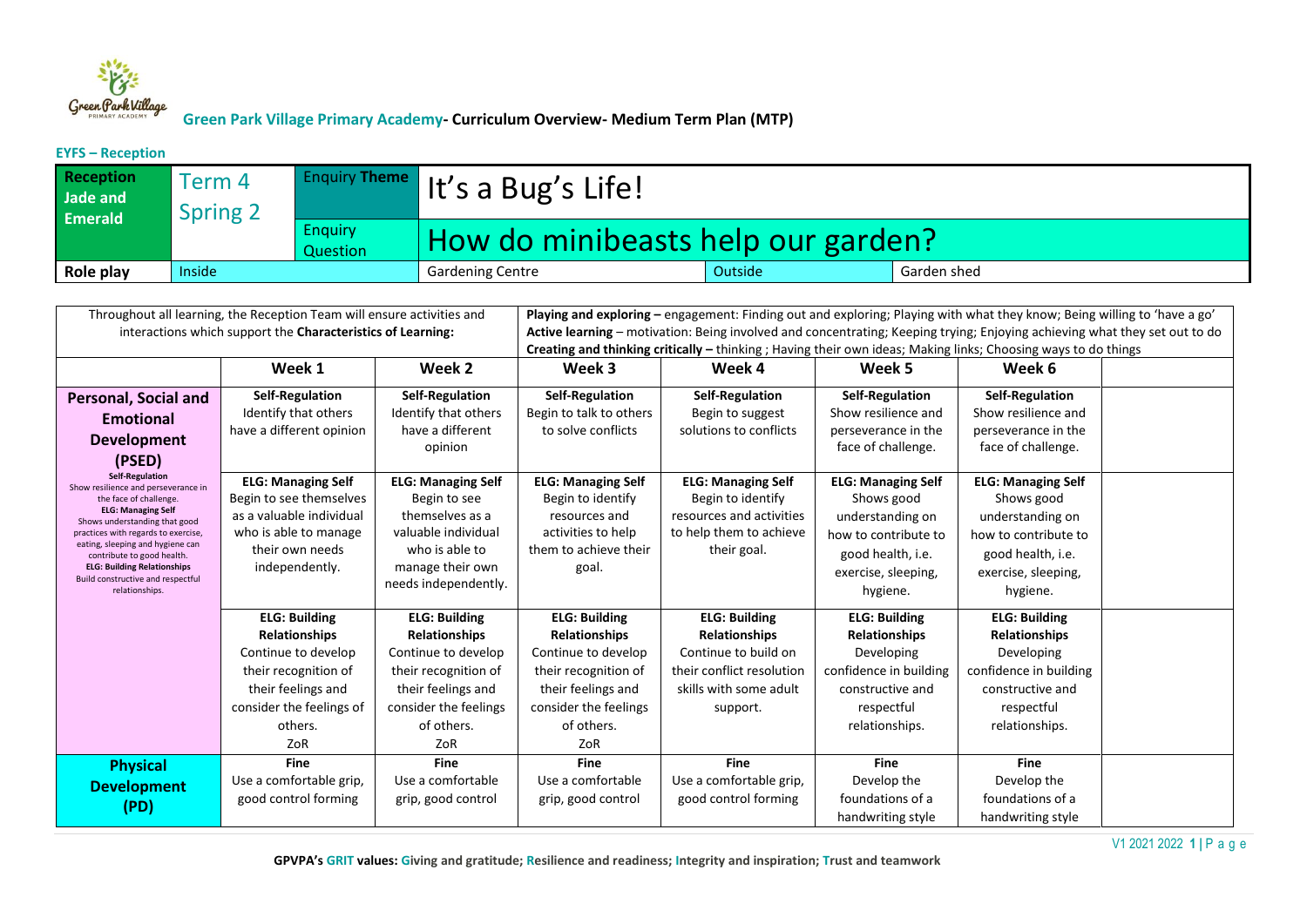

| <b>Fine</b><br>Develop the foundations of a                                       | legible letters and         | forming legible letters     | forming legible letters     | legible letters and                                                                                            | which is fast, accurate     | which is fast, accurate     |  |
|-----------------------------------------------------------------------------------|-----------------------------|-----------------------------|-----------------------------|----------------------------------------------------------------------------------------------------------------|-----------------------------|-----------------------------|--|
| handwriting style which is fast,                                                  | numbers.                    | and numbers.                | and numbers.                | numbers.                                                                                                       | and efficient.              | and efficient.              |  |
| accurate and efficient.<br><b>Gross</b>                                           | Begin to use scissors       | Begin to use scissors       | Begin to use scissors       | Begin to use scissors                                                                                          |                             |                             |  |
| Develop overall body strength                                                     | with control                | with control                | with control                | with control                                                                                                   |                             |                             |  |
| coordination, balance and agility<br>needed to engage successfully with           | <b>Gross</b>                | Gross                       | <b>Gross</b>                | Gross                                                                                                          | <b>Gross</b>                | Gross                       |  |
| future physical education sessions and<br>other physical disciplines including    | Develop overall body        | Develop overall body        | Develop overall body        | Know and talk about                                                                                            | Know and talk about         | Know and talk about         |  |
| dance, gymnastics, sport and                                                      | strength, coordination,     | strength,                   | strength,                   | different factors that                                                                                         | different factors that      | different factors that      |  |
| swimming.                                                                         | balance and agility.        | coordination, balance       | coordination, balance       | support their overall                                                                                          | support their overall       | support their overall       |  |
|                                                                                   |                             | and agility.                | and agility.                | health and wellbeing.                                                                                          | health and wellbeing.       | health and wellbeing.       |  |
| <b>Communication and</b>                                                          | <b>Listening, Attention</b> | <b>Listening, Attention</b> | <b>Listening, Attention</b> | <b>Listening, Attention</b>                                                                                    | <b>Listening, Attention</b> | <b>Listening, Attention</b> |  |
| <b>Language</b>                                                                   | and Understanding           | and Understanding           | and Understanding           | and Understanding                                                                                              | and Understanding           | and Understanding           |  |
| (CL)                                                                              | Engage in story times.      | Engage in story times.      | Engage in story times.      | Listen to and talk about                                                                                       | Listen to and talk          | Listen to and talk          |  |
| <b>Listening, Attention and</b>                                                   | Ask and answer              | Ask and answer              | Ask and answer              | selected non-fiction to                                                                                        | about selected non-         | about selected non-         |  |
| <b>Understanding</b>                                                              | questions about books       | questions about             | questions about             | develop a deep                                                                                                 | fiction to develop a        | fiction to develop a        |  |
| Engage in non-fiction books. Listen to<br>and talk about selected non-fiction to  | shared in class.            | books shared in class.      | books shared in class.      | familiarity with new                                                                                           | deep familiarity with       | deep familiarity with       |  |
| develop a deep familiarity with new                                               |                             |                             |                             | knowledge and                                                                                                  | new knowledge and           | new knowledge and           |  |
| knowledge and vocabulary.<br><b>Speaking</b>                                      |                             |                             |                             | vocabulary.                                                                                                    | vocabulary.                 | vocabulary.                 |  |
| Listen to and talk about selected<br>fiction and non-fiction to develop a         |                             |                             |                             |                                                                                                                |                             |                             |  |
| deep familiarity with new knowledge                                               | <b>Speaking</b>             | <b>Speaking</b>             | <b>Speaking</b>             | <b>Speaking</b>                                                                                                | <b>Speaking</b>             | <b>Speaking</b>             |  |
| and vocabulary.                                                                   | Beginning to describe       | Describing events in        | Describing events in        | Describing events in                                                                                           | Describing events in        | Describing events in        |  |
|                                                                                   | events in some detail       | some detail, using full     | some detail, full           | some detail, full                                                                                              | some detail, full           | some detail, full           |  |
|                                                                                   | using full sentences.       | sentences.                  | sentences and               | sentences and starting                                                                                         | sentences and gaining       | sentences and gaining       |  |
|                                                                                   |                             |                             | starting to use new         | to use new vocabulary.                                                                                         | confidence in using         | confidence in using         |  |
|                                                                                   |                             |                             | vocabulary.                 | Texts: The Little Red Hen, The Very Hungry Caterpillar, What the Ladybird Heard, Farmer Duck, Handa's Surprise | new vocabulary.             | new vocabulary.             |  |
| <b>Literacy</b><br><b>Word reading</b>                                            | <b>Word reading</b>         | <b>Word reading</b>         | <b>Word reading</b>         | <b>Word reading</b>                                                                                            | <b>Word reading</b>         | <b>Word reading</b>         |  |
| Read a few common exception words                                                 | Identifying and using       | Identifying and using       | Identifying and using       | Identifying and using                                                                                          | Identifying and using       | Identifying and using       |  |
| matched to school scheme. Read some<br>letter groups that represent one           | tricky and high             | tricky and high             | tricky words-               | tricky words /                                                                                                 | tricky words /              | tricky words /              |  |
| sound.                                                                            | frequency words             | frequency words             | identifying diagraphs       | identifying diagraphs                                                                                          | identifying diagraphs       | identifying diagraphs       |  |
| Re-read books to build up confidence<br>in word reading and fluency and their     |                             |                             |                             |                                                                                                                |                             |                             |  |
| understanding and enjoyment.                                                      | <b>Phonics Letters and</b>  | <b>Phonics Letters and</b>  | <b>Phonics Letters and</b>  | <b>Phonics Letters and</b>                                                                                     | <b>Phonics Letters and</b>  | <b>Phonics</b> Letters and  |  |
| <b>Comprehension</b><br>Re-read these books to build up their                     | Sounds-Phase 2/3            | Sounds-Phase 2/3            | Sounds-Phase 2/3            | Sounds-Phase 2/3                                                                                               | Sounds-Phase 2/3            | Sounds-Phase 2/3            |  |
| confidence in word reading, their<br>fluency and their understanding and          |                             |                             |                             |                                                                                                                |                             |                             |  |
| enjoyment.                                                                        | Comprehension               | Comprehension               | Comprehension               | Comprehension                                                                                                  | Comprehension               | Comprehension               |  |
| <b>Writing</b><br>Write short sentences with words with                           |                             |                             |                             |                                                                                                                |                             |                             |  |
| kown sound-letter correspondences                                                 | Use vocabulary and          | Use vocabulary and          | Use vocabulary and          | Use vocabulary and                                                                                             | Use vocabulary and          | Use vocabulary and          |  |
| using a capital letter and full stop. Re-<br>read what they have written to check | forms of speech that        | forms of speech that        | forms of speech that        | forms of speech that                                                                                           | forms of speech that        | forms of speech that        |  |
| that it makes sense.                                                              | are increasingly            | are increasingly            | are increasingly            | are increasingly                                                                                               | are increasingly            | are increasingly            |  |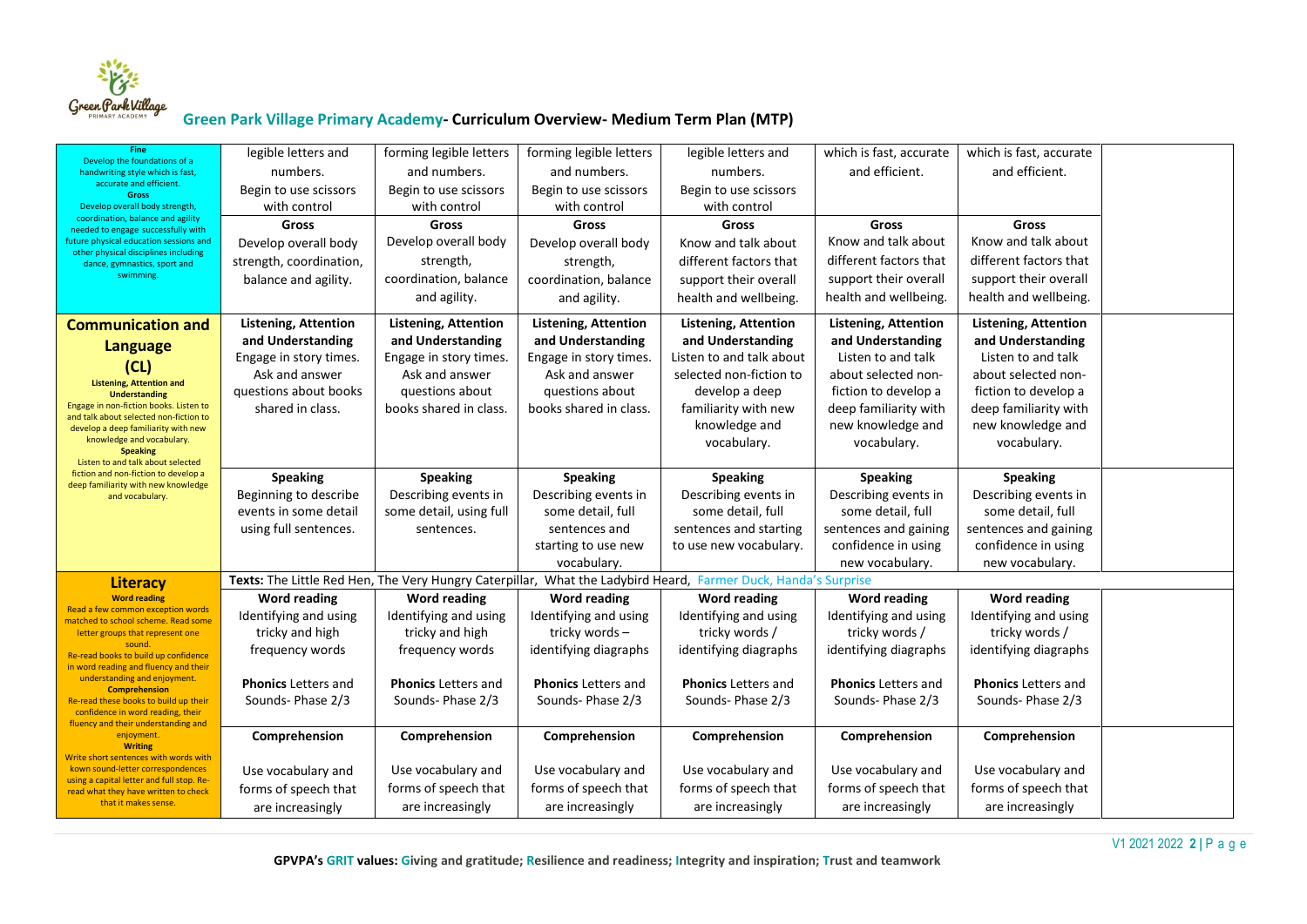

|                                                                              | influenced by their                                                                           | influenced by their      | influenced by their                            | influenced by their                              | influenced by their                             | influenced by their                          |  |
|------------------------------------------------------------------------------|-----------------------------------------------------------------------------------------------|--------------------------|------------------------------------------------|--------------------------------------------------|-------------------------------------------------|----------------------------------------------|--|
|                                                                              | range of books.                                                                               | range of books.          | range of books.                                | range of books.                                  | range of books.                                 | range of books.                              |  |
|                                                                              |                                                                                               | Identifying patterns     |                                                |                                                  |                                                 |                                              |  |
|                                                                              |                                                                                               | within books - how       |                                                |                                                  |                                                 |                                              |  |
|                                                                              |                                                                                               | do they start?           |                                                |                                                  |                                                 |                                              |  |
|                                                                              | <b>Writing</b>                                                                                | <b>Writing</b>           | <b>Writing</b>                                 | <b>Writing</b>                                   | <b>Writing</b>                                  | <b>Writing</b>                               |  |
|                                                                              | World Book Day Week                                                                           | The Little Red Hen       | The Little Red Hen                             | What the Ladybird                                | What the Ladybird                               | What the Ladybird                            |  |
|                                                                              | Form lower case letters                                                                       | Form lower case          | Form lower case                                | heard                                            | heard                                           | heard                                        |  |
|                                                                              | correctly. Spell words                                                                        | letters correctly. Spell | letters correctly. Spell                       | Form lower case letters                          | Form lower case                                 | Form lower case                              |  |
|                                                                              | by identifying sounds                                                                         | words by identifying     | words by identifying                           | correctly. Spell words                           | letters correctly. Spell                        | letters correctly. Spell                     |  |
|                                                                              | and then writing the                                                                          | sounds and then          | sounds and then                                | by identifying sounds                            | words by identifying                            | words by identifying                         |  |
|                                                                              | sound with correctly                                                                          | writing the sound        | writing the sound                              | and then writing the                             | sounds and then                                 | sounds and then                              |  |
|                                                                              | formed letters.                                                                               | with correctly formed    | with correctly formed                          | sound with correctly                             | writing the sound                               | writing the sound                            |  |
|                                                                              |                                                                                               | letters.                 | letters.                                       | formed letters.                                  | with correctly formed                           | with correctly formed                        |  |
|                                                                              |                                                                                               |                          |                                                |                                                  | letters.                                        | letters.                                     |  |
| <b>Mathematics</b>                                                           |                                                                                               |                          |                                                | Addition and Subtraction-numbers to 5            |                                                 |                                              |  |
| <b>Number</b><br>Begin to subitise (recognise quantities                     |                                                                                               |                          |                                                | Number and Place Value- numbers to 10            |                                                 |                                              |  |
| without counting) up to 5. Solve real                                        |                                                                                               |                          | Addition and Subtraction-Addition to 10        |                                                  |                                                 |                                              |  |
| world mathematical problems with<br>numbers up to 5. Experiment with         |                                                                                               |                          |                                                | Geometry-Shape and space                         |                                                 |                                              |  |
| their own symbols and marks as well<br>as numerals.                          | <b>Number</b><br>9 and 10                                                                     |                          | <b>Number</b><br>Bonds to 10                   |                                                  | <b>Number</b><br>Bonds to 10 / Consolidation    |                                              |  |
| <b>Numerical Patterns</b>                                                    |                                                                                               |                          | Explore numbers bonds to 10 using real objects |                                                  | Part whole model.                               |                                              |  |
| Count verbally beyond 10. Understand<br>the 'one more/one less than'         | Counting principles to count forwards and                                                     |                          | in different contexts                          |                                                  |                                                 | Use part-whole model to represent number     |  |
| relationship between consecutive                                             | backwards to 10 and to represent 9 and 10 in                                                  |                          |                                                | Find pairs of numbers that total ten using the   |                                                 | bonds to 10                                  |  |
| numbers to 10<br>Positional language: describe a familiar                    | different ways and order them.                                                                |                          |                                                | tens frame                                       |                                                 | Understand that parts and whole can be       |  |
| route, using words such as 'in front of'<br>and 'behind'.                    | Count out the required number from a larger<br>group. Arrange 9 and 10 into smaller groups to |                          |                                                | Identify different pairs of numbers that make 10 |                                                 | represented in different ways (10 not always |  |
| Compare numbers using appropriate                                            | support subitising                                                                            |                          |                                                | by moving objects between parts                  |                                                 | on top)                                      |  |
| vocabulary such as 'more than' 'less<br>than', 'equal to'. Begin to identify |                                                                                               |                          |                                                | Use a variety of representations to demonstrate  |                                                 |                                              |  |
| evens and odds to 10. Begin to recall<br>double facts to 10. Begin to share  |                                                                                               |                          |                                                | knowledge of bonds to 10 (fingers, number        |                                                 |                                              |  |
| quantities between 2 and 3 people to                                         |                                                                                               |                          |                                                | shapes, bead string etc)                         |                                                 |                                              |  |
| Talk about patterns in environment                                           |                                                                                               |                          |                                                | Use part-whole model to represent number         |                                                 |                                              |  |
| and continue copy and create                                                 |                                                                                               |                          |                                                | bonds to 10                                      |                                                 |                                              |  |
| repeating patterns.<br>Select, rotate and manipulate shapes                  |                                                                                               |                          |                                                | Understand that parts and whole can be           |                                                 |                                              |  |
| in order to develop spatial reasoning<br>skills. Compose and decompose       |                                                                                               |                          |                                                | represented in different ways (10 not always on  |                                                 |                                              |  |
| shapes to show shapes can be made                                            |                                                                                               |                          |                                                | top)                                             |                                                 |                                              |  |
| up of smaller shapes.                                                        | <b>Numerical Patterns</b>                                                                     |                          |                                                | <b>Numerical Patterns</b>                        |                                                 | <b>Numerical Patterns</b>                    |  |
|                                                                              |                                                                                               |                          |                                                | Revise 2D and 3D shapes and their properties.    |                                                 | Patterns in the environment such as spots,   |  |
|                                                                              |                                                                                               |                          |                                                |                                                  | stripes and being able to describe them. Create |                                              |  |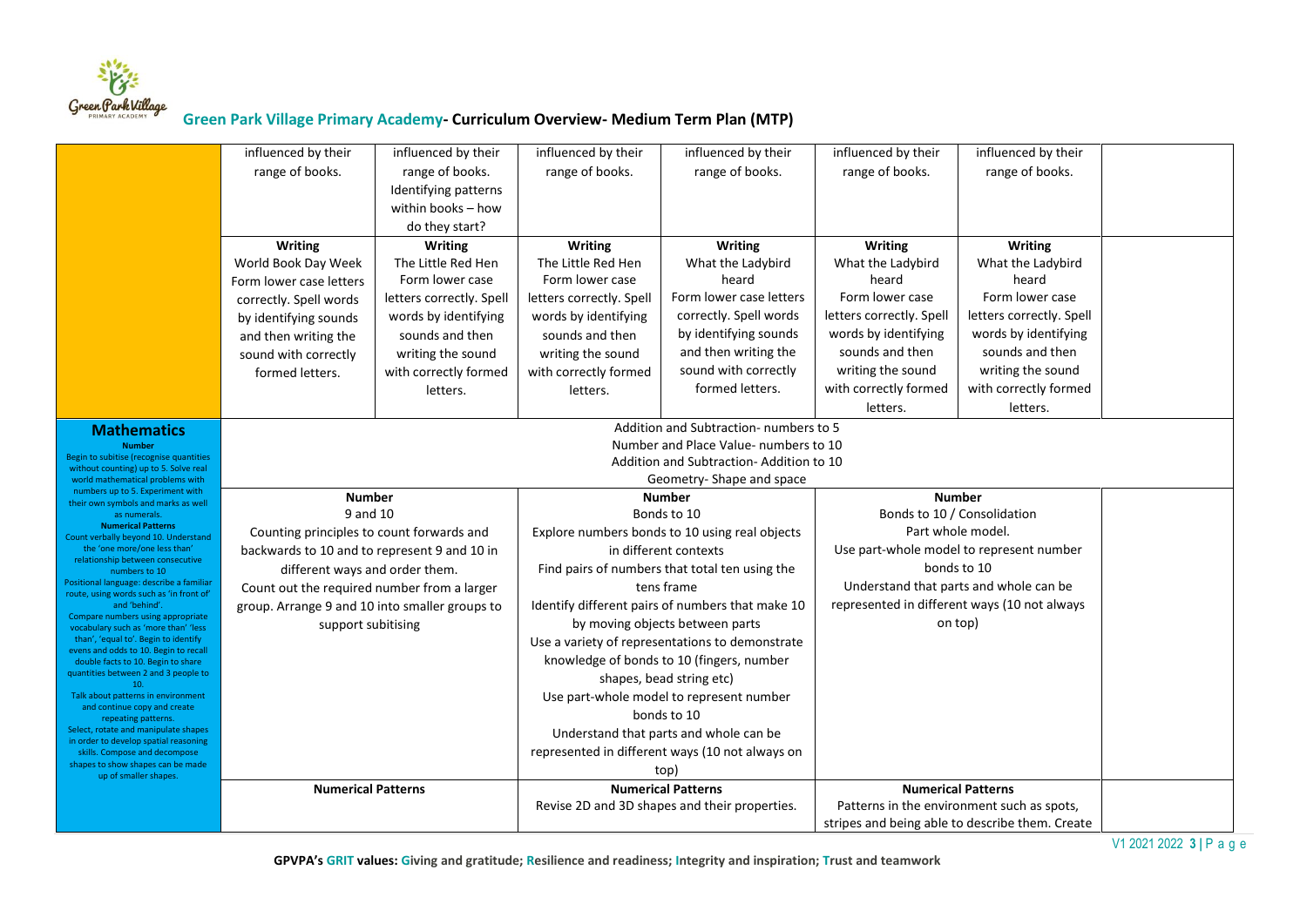

|                                                                                         | Talk about and explore 2D and 3D shapes using  |                          | describing features of each shape, matching, |                                               | ABAB patterns and sequence events including |                            |  |
|-----------------------------------------------------------------------------------------|------------------------------------------------|--------------------------|----------------------------------------------|-----------------------------------------------|---------------------------------------------|----------------------------|--|
|                                                                                         | informal and mathematical language. Combine    |                          |                                              | building (including composing and decomposing | the language of first, second, third        |                            |  |
|                                                                                         | shapes to make different ones and use          |                          |                                              | shapes to show how they can be made up of     |                                             |                            |  |
|                                                                                         | mathematical language to describe the features |                          | smaller shapes).                             |                                               |                                             |                            |  |
|                                                                                         | of the new shape.                              |                          |                                              |                                               |                                             |                            |  |
| <b>Understanding the</b>                                                                | <b>Past and Present</b>                        | <b>Past and Present</b>  | <b>Past and Present</b>                      | <b>Past and Present</b>                       | <b>Past and Present</b>                     | <b>Past and Present</b>    |  |
| <b>World</b>                                                                            | Pancake Day. Exploring                         | Baking bread. How it     | Looking at how St                            | How farming has                               | How farming                                 | <b>Easter celebrations</b> |  |
| <b>Past and Present</b>                                                                 | the original meaning                           | used to be made in       | Patricks Day was                             | changed over the past                         | machinery has                               | over time. How have        |  |
| <b>Compare and contrast characters from</b><br>stories including figures from the past. | behind Pancake Day                             | the past and             | celebrated in the past                       | 50 years? Is it easier to                     | changed over the past                       | the celebrations           |  |
| <b>People, Culture and Communities</b>                                                  | and what it represented                        | comparing to how it      | and how the event is                         | be a farmer now. Why?                         | 50 years? What                              | changed for people         |  |
| . Understand that some places are<br>special to members of their                        | to Christian people.                           | is made now. Are         | celebrated in current                        |                                               | would a farm in the                         | who celebrate this         |  |
| community. Recognise some<br>similarities and differences between                       |                                                | there any similarities   | times. What has                              |                                               | future look like?                           | seasonal event?            |  |
| life in this country and life                                                           |                                                | in how it is made?       | changed?                                     |                                               |                                             |                            |  |
| in other countries.                                                                     | People, Culture and                            | People, Culture and      | People, Culture and                          | People, Culture and                           | People, Culture and                         | People, Culture and        |  |
| <b>The Natural World</b>                                                                | <b>Communities</b>                             | <b>Communities</b>       | <b>Communities</b>                           | <b>Communities</b>                            | <b>Communities</b>                          | <b>Communities</b>         |  |
| Begin to understand the need to<br>respect and care for the natural                     | Pancake Day. Why do                            | Farming in different     | How do Irish people                          | Mother's Day. Exploring                       | Ramadan.                                    | Ramadan.                   |  |
| environment and all living things.<br><b>Jnderstand the effects of the changing</b>     | people celebrate                               | countries around the     | celebrate St Patrick's                       | different ways that                           | How do Muslim                               | Where do Muslim            |  |
| seasons on the natural world around                                                     | Pancake Day? What                              | world. Looking for       | Day. How do these                            | people celebrate                              | people celebrate                            | people go to               |  |
| them. Talk about what they see, using<br>a wide range of vocabulary.                    | special time does it                           | clues in pictures to     | celebrations compare                         | mothers day. Do all                           | Ramadan. Children                           | worship? Compare           |  |
|                                                                                         | mark the start of for                          | help match the           | with other special                           | communities celebrate                         | invited to share own                        | this to other places of    |  |
|                                                                                         | Christians?                                    | farmers to parts of      | occasions that<br>children are familiar      | in the same way?                              | experiences.                                | worship that children      |  |
|                                                                                         |                                                | the world.               | with.                                        |                                               | Compare and<br>contrast with other          | are aware of.              |  |
|                                                                                         |                                                |                          |                                              |                                               | known festivals.                            |                            |  |
|                                                                                         | <b>The Natural World</b>                       | <b>The Natural World</b> | <b>The Natural World</b>                     | <b>The Natural World</b>                      | <b>The Natural World</b>                    | <b>The Natural World</b>   |  |
|                                                                                         | What is a life cycle?                          | Life cycle of chickens.  | Life cycle of chickens                       | <b>Minibeast Factfiles</b>                    | <b>Minibeast Factfiles</b>                  | <b>Minibeast Factfiles</b> |  |
|                                                                                         | Explore the lifecycle of                       | Live eggs to arrive in   | Children to observe                          | What marvellous                               | What marvellous                             | What marvellous            |  |
|                                                                                         | a butterfly. What does                         | school. Children to      | and describe the                             | minibeasts may we find                        | minibeasts may we                           | minibeasts may we          |  |
|                                                                                         | the caterpillar need to                        | observe and describe     | changes in the chicks                        | in our gardens? Identify                      | find in our gardens?                        | find in our gardens?       |  |
|                                                                                         | grow into a butterfly?                         | what they see. What      | as they hatch? What                          | and look for common                           | Identify and look for                       | Identify and look for      |  |
|                                                                                         |                                                | do the eggs need to      | do the chicks need to                        | features. What do they                        | common features.                            | common features.           |  |
|                                                                                         |                                                | hatch?                   | survive?                                     | bring to our gardens?                         | What do they bring to                       | What do they bring to      |  |
|                                                                                         |                                                |                          |                                              | Focus: Children choose                        | our gardens?                                | our gardens?               |  |
|                                                                                         |                                                |                          |                                              | minibeast to learn                            | Focus: Children                             | Focus: Children            |  |
|                                                                                         |                                                |                          |                                              | about.                                        | choose minibeast to                         | choose minibeast to        |  |
|                                                                                         |                                                |                          |                                              |                                               | learn about                                 | learn about.               |  |
|                                                                                         | <b>Creating with Materials</b>                 | <b>Creating with</b>     | <b>Creating with</b>                         | <b>Creating with Materials</b>                | <b>Creating with</b>                        | <b>Creating with</b>       |  |
|                                                                                         |                                                | <b>Materials</b>         | <b>Materials</b>                             | <b>Mothers Day</b>                            | <b>Materials</b>                            | <b>Materials</b>           |  |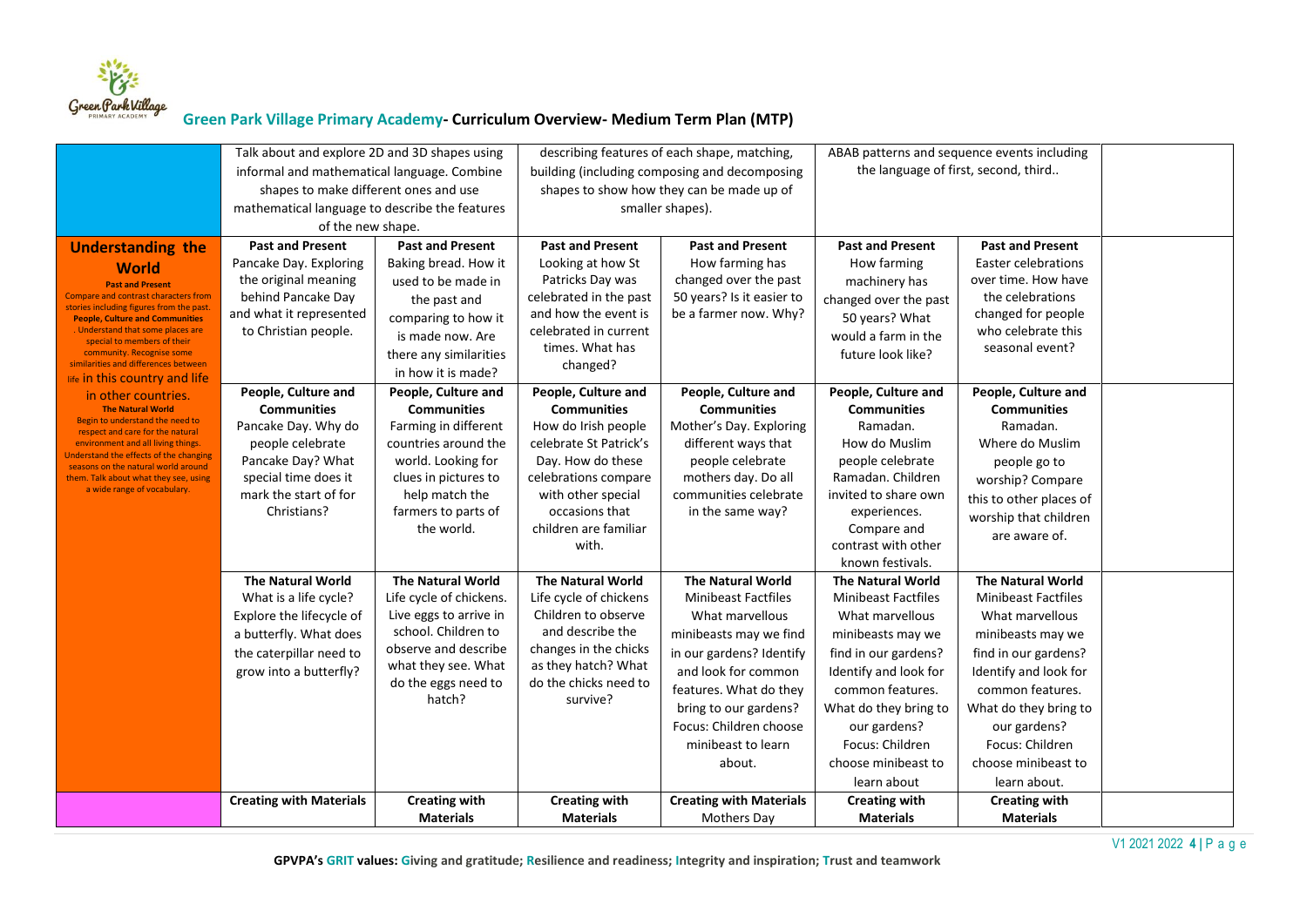

| <b>Expressive Arts and</b><br><b>Design</b><br><b>Creating with Materials</b><br>Create collaboratively sharing ideas,<br>resources and skills. Draw with<br>increasing complexity and detail, such<br>as representing a face with a circle and<br>including details.<br>Develop storylines in their pretend<br>play.<br><b>Being Imaginative and Expressive</b><br>Play instruments with increasing<br>control to express their feelings and<br>ideas. Listen attentively, move to and<br>talk about music, expressing their<br>feelings and responses. Explore and<br>engage in music making and dance,<br>performing solo or in groups. | Collage of Little Red<br>Hen - select materials<br>and colours to use to<br>represent the Little Red<br>Hen and other<br>characters from the<br>story.<br><b>Being Imaginative and</b><br><b>Expressive</b><br>Dancing along to a<br>selection of minibeast<br>songs. Explore the<br>different types of<br>moves that the children<br>create for various<br>minibeasts. Will they<br>use the same moves for<br>a worm as for a<br>butterfly? Why? | Aboriginal art: Discuss<br>the patterns and<br>colours that the<br>children can see.<br>Apply this style of art<br>to minibeast<br>templates.<br><b>Being Imaginative</b><br>and Expressive<br>Dancing along to a<br>selection of minibeast<br>songs. Explore the<br>different types of<br>moves that the<br>children create for<br>various minibeasts.<br>Children to perform<br>in small groups and<br>class to guess which<br>minibeast they are<br>representing with | Design and build a<br>bug hotel.<br>Collaborative work in<br>small groups. Children<br>to choose resources<br>to make their bug<br>hotel and consider<br>how to assemble it.<br><b>Being Imaginative</b><br>and Expressive<br>Irish Dancing. In<br>preparation for St<br>Patricks Day, the<br>children will be<br>introduced to Irish<br>Dancing and be given<br>the opportunity to<br>join in and explore<br>moving and dancing<br>to traditional Irish<br>music. | <b>Creating Mothers Day</b><br>cards/tokens to send to<br>women who are special<br>to the children.<br><b>Being Imaginative and</b><br><b>Expressive</b><br>Sign Language: Using<br>sign language to<br>perform a song.<br>Children to be<br>introduced to BSL<br>actions to accompany<br>words. How do they<br>feel being able to<br>communicate in a<br>different way? | Create bug masks.<br>Choose materials to<br>use to represent<br>different minibeasts.<br>What can they use to<br>represent markings of<br>various minibeasts?<br><b>Being Imaginative</b><br>and Expressive<br>Sign Language:<br>Continue to rehearse<br>song using sign<br>language. Discuss<br>what it feels like to be<br>able to perform a<br>song using actions. | <b>Easter Bonnets. The</b><br>children will be<br>invited to design<br>Easter bonnets or<br>baskets for our Easter<br>Parade. What<br>materials will they<br>choose and how will<br>they attach these to<br>the hat/basket?<br><b>Being Imaginative</b><br>and Expressive<br>Dancing along to a<br>selection of minibeast<br>songs. Explore the<br>different types of<br>moves that the<br>children create for<br>various minibeasts.<br>Will they use the<br>same moves for a<br>worm as for a<br>butterfly? Why? |  |  |  |
|--------------------------------------------------------------------------------------------------------------------------------------------------------------------------------------------------------------------------------------------------------------------------------------------------------------------------------------------------------------------------------------------------------------------------------------------------------------------------------------------------------------------------------------------------------------------------------------------------------------------------------------------|---------------------------------------------------------------------------------------------------------------------------------------------------------------------------------------------------------------------------------------------------------------------------------------------------------------------------------------------------------------------------------------------------------------------------------------------------|--------------------------------------------------------------------------------------------------------------------------------------------------------------------------------------------------------------------------------------------------------------------------------------------------------------------------------------------------------------------------------------------------------------------------------------------------------------------------|--------------------------------------------------------------------------------------------------------------------------------------------------------------------------------------------------------------------------------------------------------------------------------------------------------------------------------------------------------------------------------------------------------------------------------------------------------------------|--------------------------------------------------------------------------------------------------------------------------------------------------------------------------------------------------------------------------------------------------------------------------------------------------------------------------------------------------------------------------|-----------------------------------------------------------------------------------------------------------------------------------------------------------------------------------------------------------------------------------------------------------------------------------------------------------------------------------------------------------------------|--------------------------------------------------------------------------------------------------------------------------------------------------------------------------------------------------------------------------------------------------------------------------------------------------------------------------------------------------------------------------------------------------------------------------------------------------------------------------------------------------------------------|--|--|--|
|                                                                                                                                                                                                                                                                                                                                                                                                                                                                                                                                                                                                                                            | their moves.<br>Specific progression subjects for school curriculum continuation                                                                                                                                                                                                                                                                                                                                                                  |                                                                                                                                                                                                                                                                                                                                                                                                                                                                          |                                                                                                                                                                                                                                                                                                                                                                                                                                                                    |                                                                                                                                                                                                                                                                                                                                                                          |                                                                                                                                                                                                                                                                                                                                                                       |                                                                                                                                                                                                                                                                                                                                                                                                                                                                                                                    |  |  |  |
|                                                                                                                                                                                                                                                                                                                                                                                                                                                                                                                                                                                                                                            | Week 1                                                                                                                                                                                                                                                                                                                                                                                                                                            | Week 2                                                                                                                                                                                                                                                                                                                                                                                                                                                                   | Week 3                                                                                                                                                                                                                                                                                                                                                                                                                                                             | Week 4                                                                                                                                                                                                                                                                                                                                                                   | Week 5                                                                                                                                                                                                                                                                                                                                                                | Week 6                                                                                                                                                                                                                                                                                                                                                                                                                                                                                                             |  |  |  |
| <b>Music</b>                                                                                                                                                                                                                                                                                                                                                                                                                                                                                                                                                                                                                               |                                                                                                                                                                                                                                                                                                                                                                                                                                                   |                                                                                                                                                                                                                                                                                                                                                                                                                                                                          |                                                                                                                                                                                                                                                                                                                                                                                                                                                                    |                                                                                                                                                                                                                                                                                                                                                                          |                                                                                                                                                                                                                                                                                                                                                                       |                                                                                                                                                                                                                                                                                                                                                                                                                                                                                                                    |  |  |  |
| <b>Computing</b><br>Technology:<br>• Children recognise that a range of<br>technology is used in places such as<br>homes and schools<br>. They select and use technology for<br>particular purposes                                                                                                                                                                                                                                                                                                                                                                                                                                        | Beebots $-$ using<br>positional language and<br>a simple program to<br>direct the Beebots.                                                                                                                                                                                                                                                                                                                                                        | Unit 13 We are digital<br>readers<br>Choosing and opening<br>applications and<br>engaging with digital<br>texts                                                                                                                                                                                                                                                                                                                                                          | Unit 14 We can email<br>Understand that we<br>use email as a means<br>of communication                                                                                                                                                                                                                                                                                                                                                                             | Unit 15 We can blog<br>Communicating with<br>digital text                                                                                                                                                                                                                                                                                                                | Unit 16 We can count<br>Program the<br>programmable toy to<br>move forwards and<br>backwards                                                                                                                                                                                                                                                                          | Unit 17 We are<br>designers<br>Controlling a remote<br>controlled toy                                                                                                                                                                                                                                                                                                                                                                                                                                              |  |  |  |
| PE.                                                                                                                                                                                                                                                                                                                                                                                                                                                                                                                                                                                                                                        |                                                                                                                                                                                                                                                                                                                                                                                                                                                   |                                                                                                                                                                                                                                                                                                                                                                                                                                                                          |                                                                                                                                                                                                                                                                                                                                                                                                                                                                    | U-Sports:<br>OAA (Outdoor Activities and Team Building)<br>Invasion Games (Hockey Focused)                                                                                                                                                                                                                                                                               |                                                                                                                                                                                                                                                                                                                                                                       |                                                                                                                                                                                                                                                                                                                                                                                                                                                                                                                    |  |  |  |